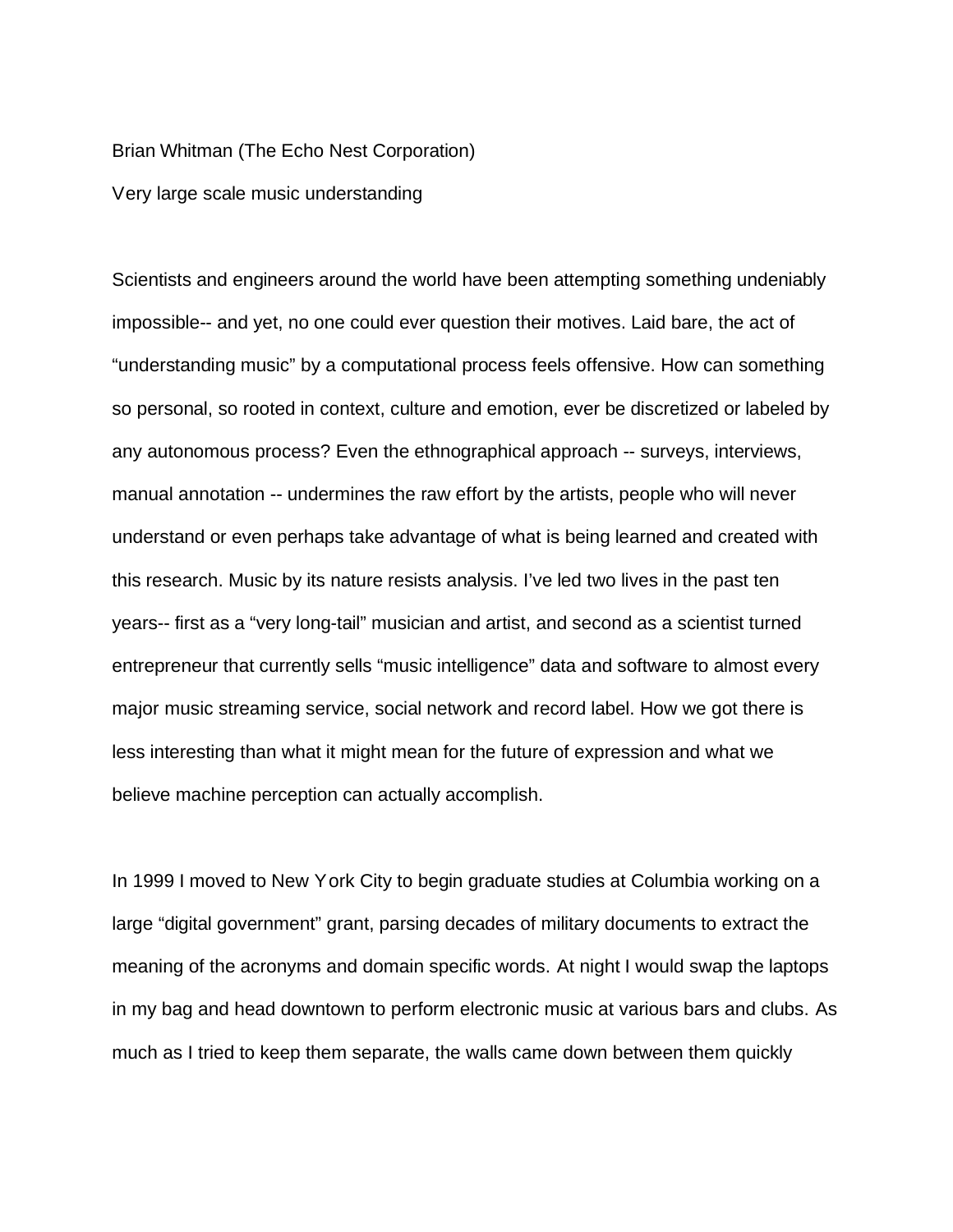when I began to ask my fellow performers and audience members how they were learning about music. "We read websites," "I'm on this discussion board," "A friend emailed me some songs." Alongside the concurrent media frenzy on peer to peer networks (Napster was just ramping up) was a real movement in *music discovery*- technology had obviously been helping us acquire and make music, but all of a sudden it was being using to communicate and learn about it as well. With the power of the communicating millions and the seemingly limitless potential of bandwidth and attention, even someone like me could get noticed. Suitably armed with an information retrieval background alongside an almost criminal naivete regarding machine learning and signal processing I quit my degree program and began to concentrate full time on the practice of what is now known as "music information retrieval."

The fundamentals of music retrieval descend from text retrieval. You are faced with a corpus of unstructured data: time-domain samples from audio files or score data from the composition. The tasks normally involve extracting readable features from the input and then learning a model from the features. In fact, the data is so unstructured that most music retrieval tasks began as blind roulette wheels of prediction: "is this audio file rock or classical" [Tzanetakis 2002] or "does this song sound like this one" [Foote 1997]. The seductive notion that a black box of some complex nature (most with hopeful success stories baked into their names-- "neural networks," "bayesian belief networks," "support vector machines") could untangle a mess of audio stimuli to approach our nervous and perceptual systems' response is intimidating enough. But that problem is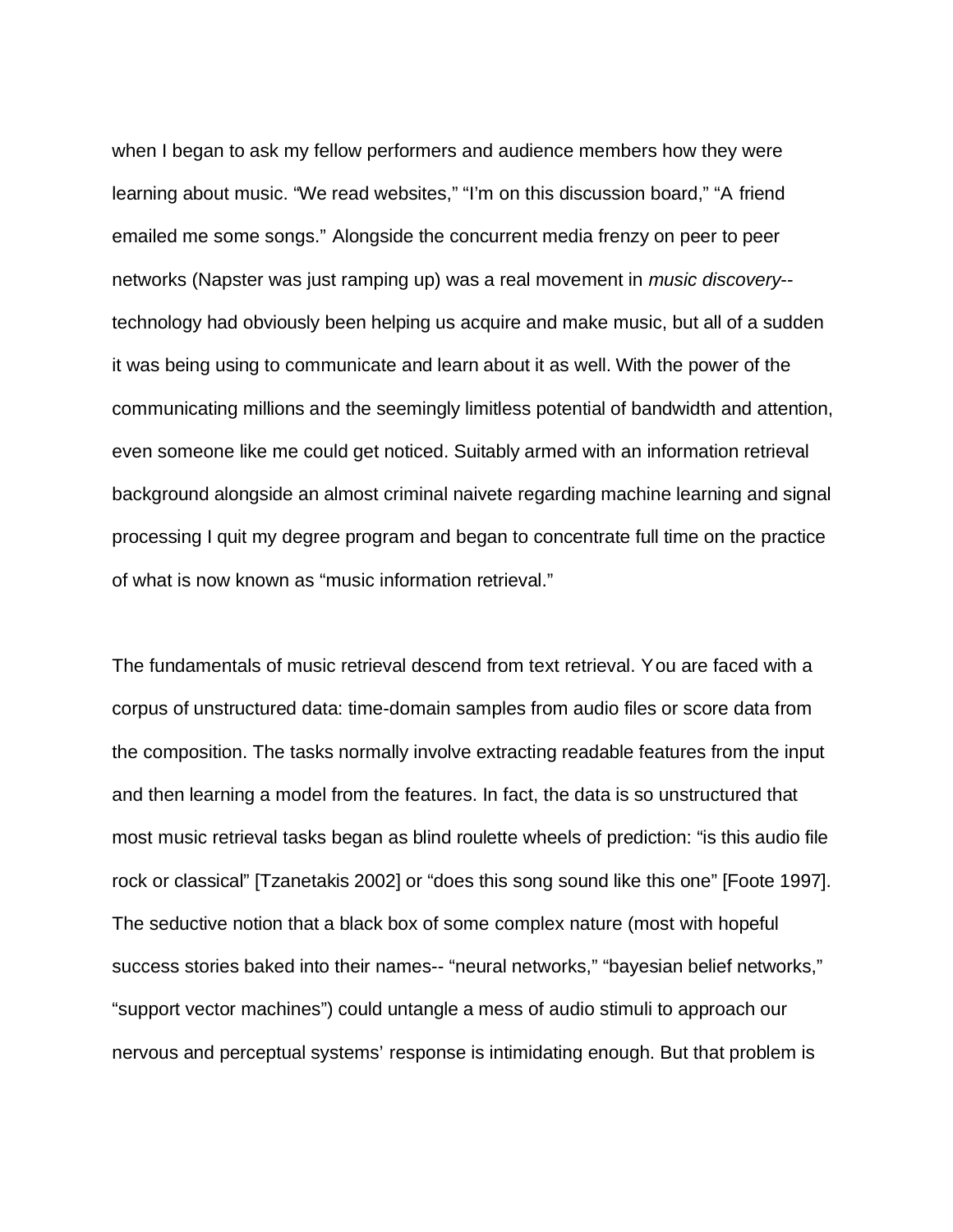so complex and so hard to evaluate that it distracts the research from the much more serious elephantine presence of the emotional connection underlying the data. A thought experiment: the science of music retrieval is rocked by a massive advance in signal processing or machine learning. Our previous challenges in label prediction are solved-- we can now predict the genre of a song with 100% accuracy. What does that do for the musician, what does that do for the listener? If I knew a song I hadn't heard yet was predicted "jazz" by a computer, it would perhaps save me the effort of looking up the artist's information, who spent years of their life defining their expression in terms of or despite these categories. But it doesn't *tell me anything* about the music, about what I'll feel when I hear it, about how I'll respond or how it will resonate with me individually and within the global community. We've built a black box that can neatly delineate other black boxes, at no benefit to the very human world of music.

The way out of this feedback loop is to somehow automatically understand reaction and context the same way we could with perception. The ultimate contextual understanding system would be able to gauge my personal reaction and mindset to music. It would know my history, my influences and also understand the larger culture hovering around the content. We are all familiar with the earliest approaches to contextual understanding of music -- collaborative filtering, a.k.a. "people who buy this also buy this" [Shardanand 1995] -- and we are also just as familiar with its pitfalls. Sales or activity based recommenders only know about you in relationship to others-- their meaning of your music is not what you like but what you've shared with an anonymous hive. The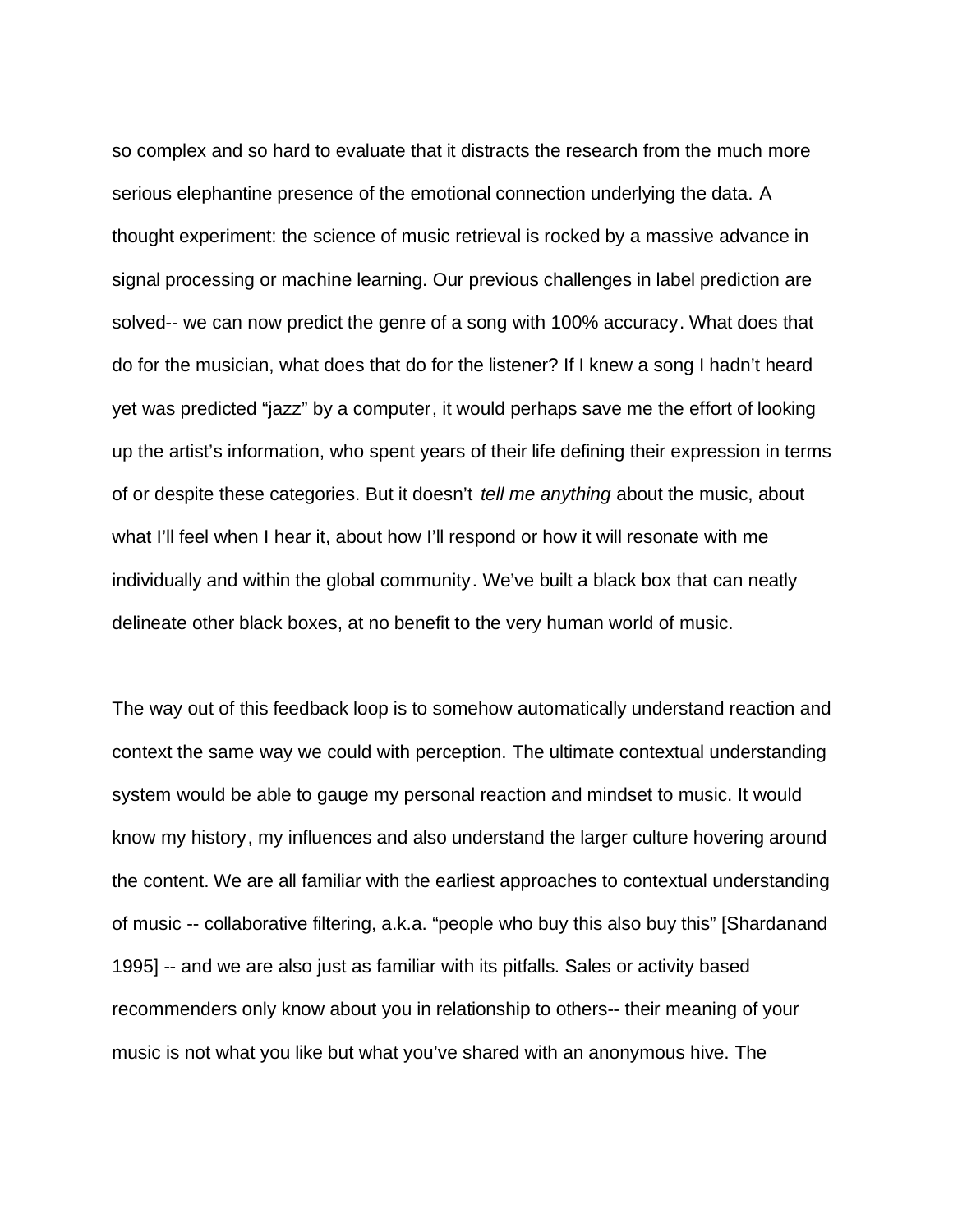weakness of the filtering approaches become vivid when you talk to engaged listeners: "I always see the same bands," "there's never any new stuff" or "this thing *doesn't know me*." As a core reaction to senselessness of the filtering approaches I ended up back at school and began applying my language processing background to music-- we started reading about music, not just trying to listen to it. The idea was that if we could somehow approximate even one percent of the data that communities generate about music on the internet-- they review it, they argue about it on forums, they post about shows on their blog, they trade songs on peer to peer networks-- we could start to model cultural reaction at a large scale. [Whitman 2005] The new band that collaborative filtering would never touch (because they don't have enough sales data yet) and acoustic filtering would never get (because what makes them special is their background, or their fanbase, or something else impossible to calculate from the signal) could be found in world of music activity, autonomously and anonymously.

Alongside my co-founder, whose expertise is in musical approaches to signal analysis [Jehan 2005], I left the academic world to start a private enterprise, "The Echo Nest." We are now thirty people, a few hundred computers, one and a half million artists, over ten million songs. The scale of this data has been our biggest challenge: each artist has an internet footprint of on average thousands of blog posts, reviews, forum discussions, all in different languages. Each song is comprised of thousands of indexable events and the song itself could be duplicated thousands of times in different encodings. Most of our engineering work is in dealing with this magnitude of data-- although we are not an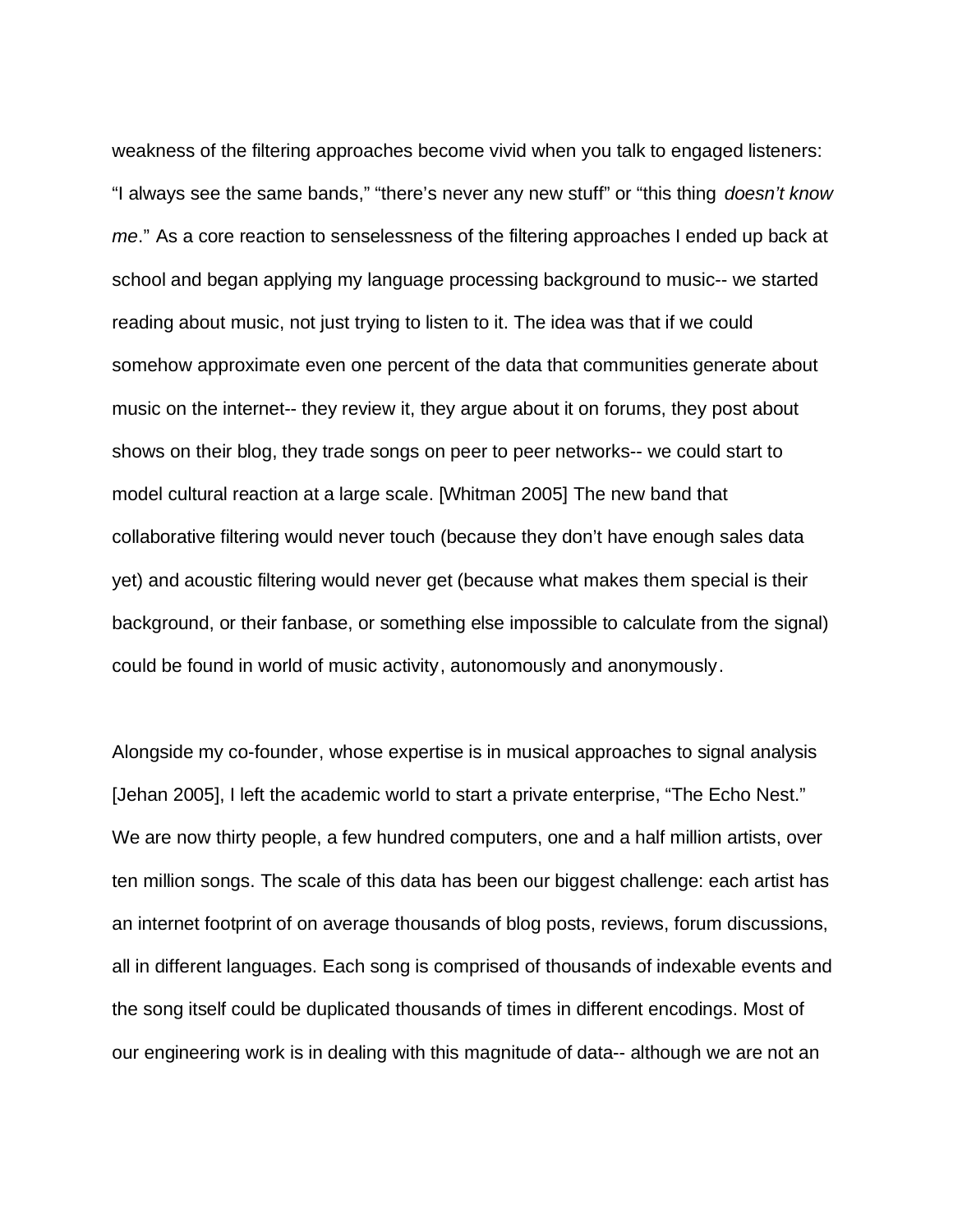infrastructure company we have built many unique data storage and indexing technologies as a byproduct of our work. The set of data we collect is necessarily unique: instead of storing the relationships between musicians and listeners, or only knowing about popular music, we compute and aggregate a sort of internet-scale cache of all possible points of information about a song, artist, release, listener or event. We began the company with the stated goal to index everything there is about music. And over these past five years we have built a series of products and technologies that take the best and most practical parts from our music retrieval dissertations and package them cleanly for our customers. We sell a music similarity system that compares two songs based on their acoustic and their cultural properties. We provide tempo, key and timbre data (automatically generated) to mobile applications and streaming services. We track artists' "buzz" on the internet and sell reports to labels and managers.

The core of the Echo Nest remains true to our dogma: we strongly believe in the power of data to enable new music experiences. Since we crawl and index everything, we're able to level the playing field for all types of musicians by taking advantage of the information given to us by any community on the internet. Work in music retrieval and understanding requires a sort of wide-eyed passion combined with a large dose of reality. The computer is never going to fully understand what music is about, but we can sample from the right sources and do it often enough and at a large enough scale that the only thing in our way is a leap of faith from the listener.